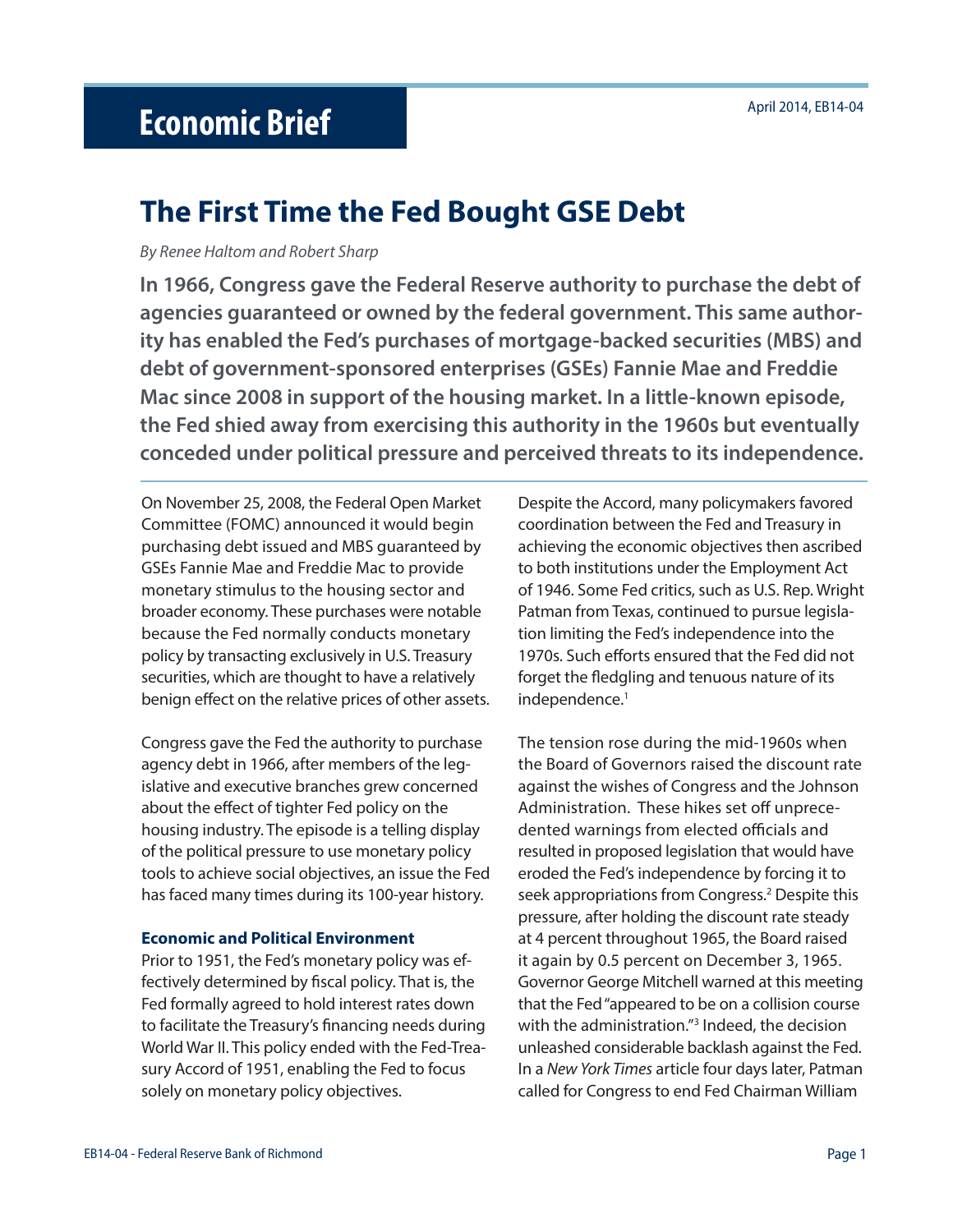McChesney Martin's term. Senator Paul Douglas from Illinois called the action "as brutal as it was impolite," and Senator William Proxmire from Wisconsin demanded hearings.4 Political tensions contributed to the Board's decision not to raise the discount rate again until April 1967, despite what some FOMC members viewed as strong economic rationale for doing so.5

## **Focus Shifts to Housing**

Rising market interest rates hurt the thrift industry relative to commercial banks. The greater maturity mismatch on the balance sheets of thrifts, whose assets consisted mainly of long-term mortgages, made it more difficult for them, relative to banks, to attract deposits in a rising-rate environment.<sup>6</sup> Homebuilding activity plummeted to record lows in 1966, and thrifts and homebuilders made their discontent known to Congress and, as a result, the Fed.

In its June 6, 1966, meeting, the Board contemplated the extent to which the Fed ought to support the housing industry. Most of the discussion centered on whether the Fed should lend in the event of a liquidity crisis to savings and loans, savings banks, and insurance companies. This was the first time the Fed explicitly considered acting as lender of last resort to the broader financial system.<sup>7</sup> There was also limited discussion of legislation that would allow the Fed to directly purchase debt issued by mortgage agencies to funnel credit to the housing industry. According to the minutes, "Governor J.L. Robertson expressed the view that if Congress was thinking in terms of making additional funds available to the Federal Home Loan Bank System, it should be done directly rather than through the Federal Reserve."8

May and June saw congressional hearings over the legislation. On June 16, Martin was called before the House Committee on Banking and Currency to discuss the effects of Fed policy on the thrift industry. Martin noted that the apparent intent of the legislation was to make Federal Home Loan Bank (FHLB) and Fannie Mae obligations eligible for Fed purchase to support the housing industry, an effort that he argued should be achieved through fiscal rather than monetary policy. Martin also raised concerns about a

provision of the bill under which the secretary of the Treasury, in consultation with the secretary of Housing and Urban Development, would advise the FOMC on such purchases:

"The result, I believe, would be to increase pressures to divert open market operations from general economic objectives to the support of specific markets for credit. As a consequence, the effectiveness of monetary policy as a general instrument for economic stabilization would be threatened …"

On August 4, newly appointed Board Vice Chairman Robertson testified before the Senate Committee on Banking and Currency in favor of other provisions in the legislation. On the authority to purchase agency debt, Robertson said only that it would "increase the potential flexibility of open market transactions and could also serve to make [agency] securities somewhat more attractive to investors," generally helping to promote a deeper market in such securities. He cautioned, however, that purchases would have to be consistent with the stance of monetary policy, and that it would be important "to avoid any semblance of 'rigging' the markets or 'pegging' the interest rates for agency issues."

### **Slow to Act**

Congress passed the Interest Adjustment Act on September 21, 1966. The legislation stated that the Fed and other regulatory agencies "shall take action to bring about the reduction of interest rates to the maximum extent feasible in light of prevailing money market and general economic conditions." The main items of the law related to the Fed's regulations on deposit interest rate ceilings and reserve requirements at deposits and thrifts.

An additional provision of the law, which had received relatively little emphasis in hearings and public statements, amended section 14(b) of the Federal Reserve Act, the section that governs open market operations. The amendment gives the Fed the authority:

"To buy and sell in the open market, under the direction and regulations of the Federal Open Market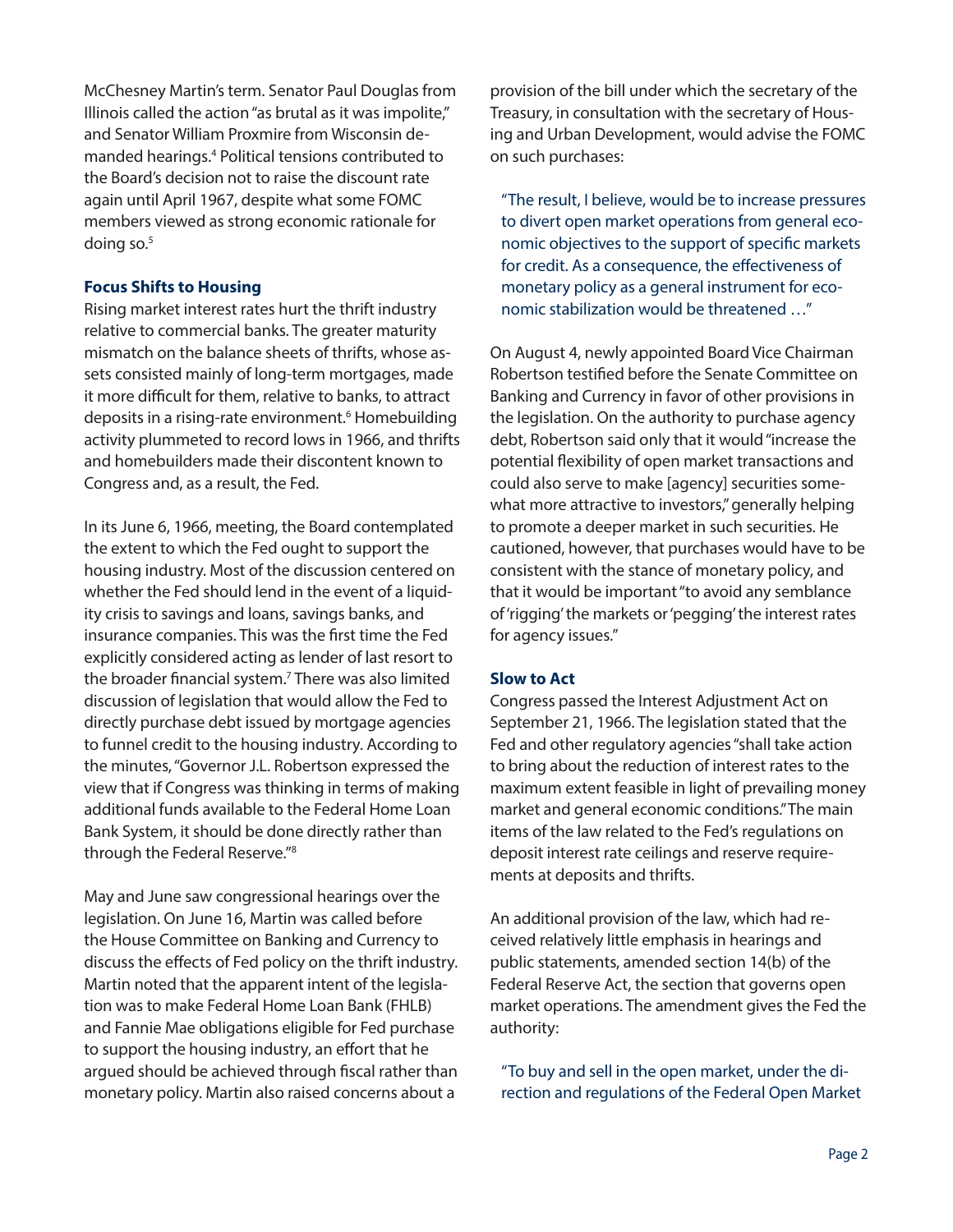Committee, any obligation which is a direct obligation of, or fully guaranteed as to principal and interest by, any agency of the United States."

This amendment introduced the possibility that monetary policy would no longer be conducted exclusively with Treasury securities. The authority was initially granted for one year but was extended in 1967 and made permanent in 1968.

The FOMC did not immediately act on the new authority, however. At the November 1966 FOMC meeting, the committee authorized the New York Fed to engage only in repurchase agreements against agency issues, rather than outright purchases, in order to accustom the market to such operations. The FOMC memoranda of discussion from the meeting a full year later notes that the Committee remained divided on the question of whether to make outright purchases.

The Board addressed agency purchases again at its February 29, 1968, meeting when members discussed a proposal by the California Savings and Loan Commissioner to require Federal Reserve purchases of FHLB issues. Governor Sherman Maisel suggested that "the more important question was the intent of Congress" in amending 14(b). What remained unclear, he said, was: (1) whether the Fed had a responsibility to improve the market for housing agency obligations and, if so, to what extent; (2) what course of action the Fed should pursue in the event of further movement of credit away from the thrift industry; and (3) whether the Fed itself favored supporting the housing market. After discussion, Governor Andrew Brimmer said that some members of Congress appeared to favor Fed support of housing, but the Fed did not have an explicit mandate to do so. Regardless, the Board concluded that the Fed was likely to be called upon to testify on these matters soon.

As expected, there was a hearing before the Subcommittee on Financial Institutions of the Committee on Banking and Currency on April 3–4, 1968. Citing the FOMC's lack of clarity on congressional intent, Senator Proxmire stated in no uncertain terms that, "The aim of this [14(b)] authority was to require [emphasis

added] the Federal Reserve Board to support the mortgage market during periods of severe monetary restriction." He said some members of Congress were "extremely critical over the Board's failure to utilize more substantially its authority to purchase agency issues."

Proxmire was aware of the Fed's reasons for hesitation. The Fed, he said,

"has argued that there was no clear congressional intent to use the authority to deliberately peg interest rates on mortgages or to provide any fixed flow of funds into housing… The Board also argues it is inappropriate for the central bank to attempt to influence the structure of interest rates. ... The Board claims that the [Treasury] bills-only doctrine insures the overall neutrality of monetary policy on specific sectors of the economy. ... Its basic posture is that it affects monetary policy only in the aggregate and that the impact of this policy should be allocated to different sectors by natural market forces. To interfere with these market forces would, according to this argument, distort the allocation of capital."

Vice Chairman Robertson replied that Proxmire had summarized correctly the views of the Fed. He further stated that the FOMC had declined to make outright purchases because "we also have to worry very much about going into these markets—which are relatively small markets—in a manner which will affect the price" because doing so could "diminish the desire of outsiders to come into that market." The exchange continued:

PROXMIRE: You recognize, I take it, that the Federal Reserve Board is a creature of the Congress?

ROBERTSON: Very much so.

PROXMIRE: And that it pursues the policies—rather, the Congress can create it, abolish it, and so forth?

### ROBERTSON: Absolutely.

PROXMIRE: What would Congress have to do to indicate that it wishes the Board to change its policy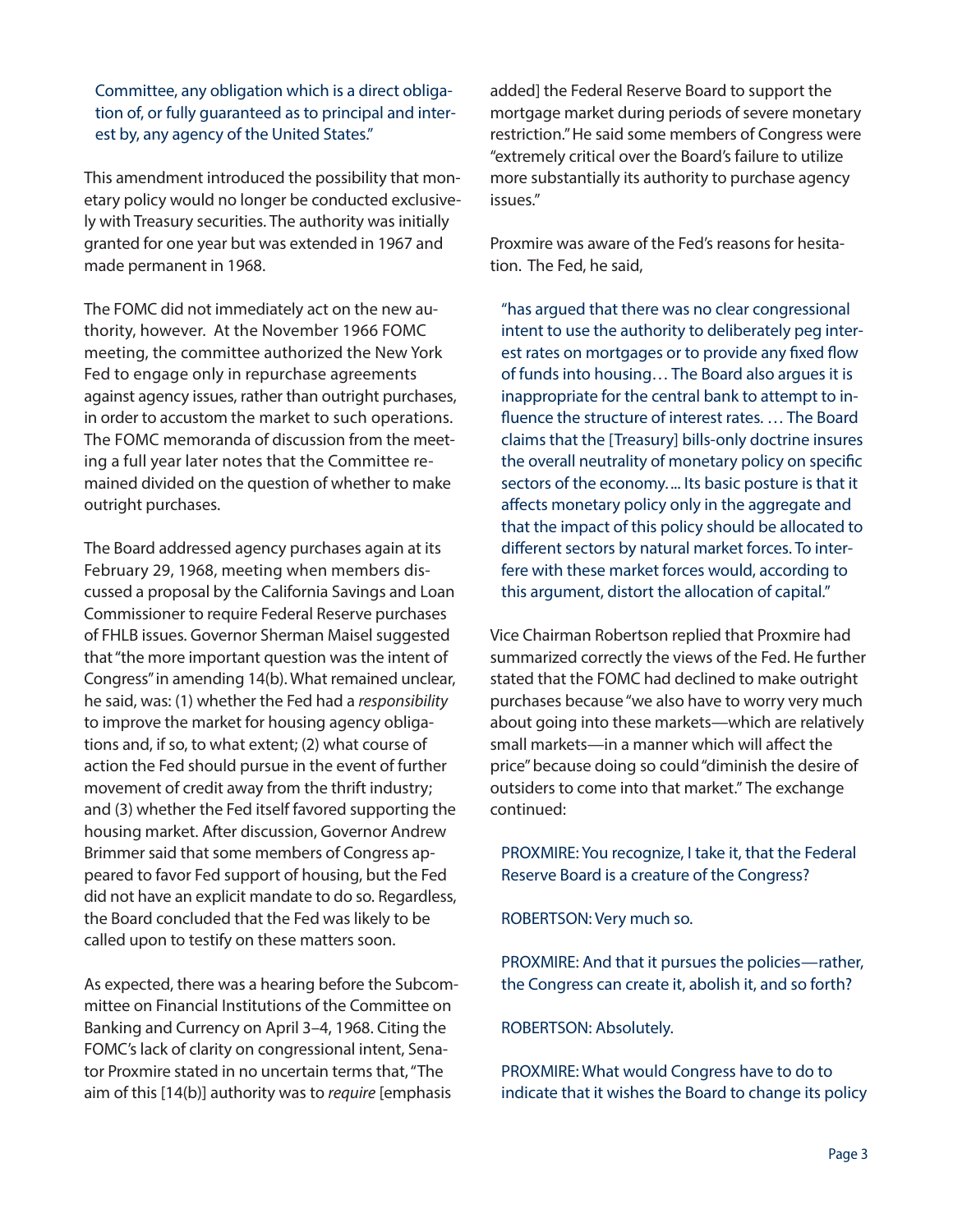and give greater support to the housing market? Would you recommend a change in law or would committee report language and subsequent legislative history be sufficient to have an impact on the Board?

Making clear that he opposed such an action, Robertson replied that the former would be required since the Board already thought it was exercising its best judgment, which was "that you should not use monetary policy in a selective way to take care of agriculture, housing, or any other specific area."

The Board interpreted these events as a threat in its meetings on April 16 and May 10. If the Fed did not commence with purchases on its own accord, members feared Congress might rewrite the Federal Reserve Act to make such purchases mandatory, thereby diminishing the Fed's independence. The Board's legislative counsel Paul Cardon reported "widespread Congressional interest" in such an act. "The question of urgency in transmitting a reply was raised, and in light of information supplied by Mr. Cardon it was judged advisable to send a reply without further delay." The Board expressed its concerns to Chairman John Sparkman of the Senate Banking and Currency Committee in a letter dated May 13, 1968.

The Board's concerns were validated. The Senate Committee on Banking and Currency approved legislation that would express Congress's will that the agency purchase authority should be used "when alternative means cannot effectively be employed to permit financial institutions to continue to supply reasonable amounts of funds to the mortgage markets during periods of monetary stringency and rapidly rising interest rates." The FOMC noted in its June 18 meeting that Congress would, in effect, "utilize the Federal Reserve System to subsidize the housing industry." The Senate later voted against the measure.

As an analogous bill moved before the House, Martin again summarized the Fed's concerns in June 27 testimony before the House Committee on Banking and Currency: It would take very large purchases of housing agency securities to have any effect on mortgage rates. But, to make these large purchases of housing

agency securities while maintaining its overall monetary policy stance, the Fed would necessarily have to restrict credit to other sectors of the economy, such as state and local governments, businesses borrowing in money and capital markets, small businesses hurt by banks' tighter lending policies, and other financial intermediaries, such as mutual savings banks. In other words, it could help housing only by hurting other sectors. Martin stated that the legislation would "violate a fundamental principle of sound monetary policy, in that it would attempt to use the credit-creating powers of the central bank to subsidize programs benefiting special sectors of the economy."

Over the next few years, the FOMC considered whether to exercise the 14(b) authority to head off future political tensions. In the October 29, 1968, FOMC meeting, Robertson argued:

"Those of us who were involved in fending off a determined Congressional effort to make us buy large amounts of agencies this summer have a lively recollection of how sensitive some Congressmen were to our inaction. I think we would be inviting even more strenuous criticism if, when the legislation comes up for review next year, we still have not lifted a finger to test the response of the agency market to our operations in at least a small way."

The FOMC explored the technical aspects of agency purchases in the coming months. Some members worried that "experimental" purchases would be a slippery slope and would expose the Fed to even more pressure. Generally dismayed that political pressures seemed close to determining monetary policy, Martin remarked in the May 1969 meeting that "the Federal Reserve had to try to do a more effective job of convincing Congress that there were appropriate and inappropriate objectives for a central bank."

After replacing Martin as Fed Chairman in February 1970, Arthur Burns reiterated that the FOMC did not support extending Fed credit to the housing agencies. Burns changed his position somewhat in the summer of 1971. Though noting in the July FOMC meeting that he had not made up his mind, he now leaned in the direction of commencing outright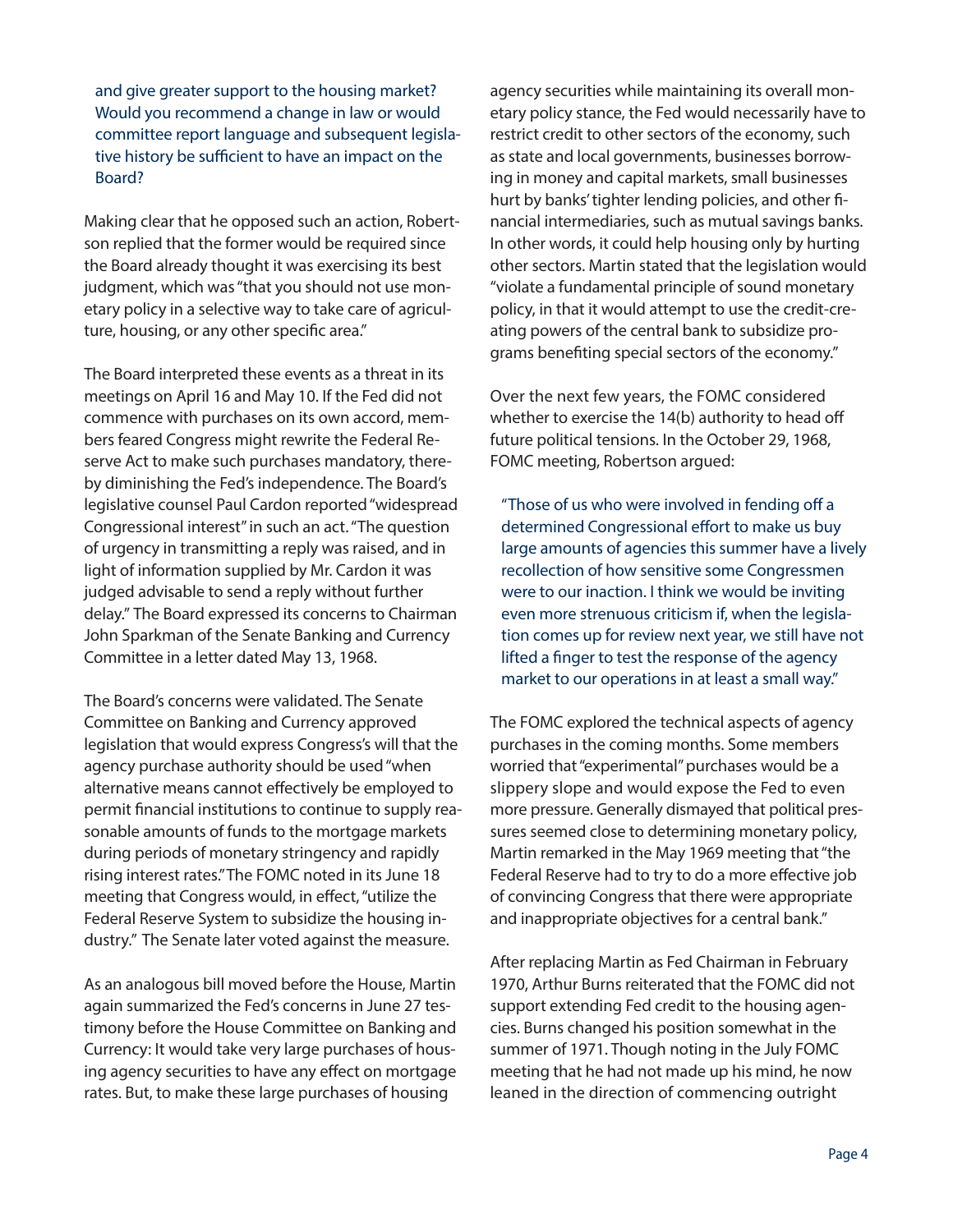agency purchases. According to the minutes, "While he suspected that that action would not result in any great benefit to housing, it would demonstrate a cooperative attitude on the part of the System." The FOMC voted affirmatively in the subsequent meeting to so direct the New York Fed, with many members noting they did so reluctantly. On October 19, 1971, the FOMC noted that the System had made its first purchase under the new authorization.

### **Exit until 2008**

By the mid-1970s, the System held 10 percent of Fannie Mae's total debt obligations, constituting more than 40 percent of the agency securities held by the System. (See Figures 1 and 2). At the peak in 1977, the System's outright holdings of agency debt reached 7.4 percent (\$8 billion) of its entire outright securities holdings. By this time, the Fed's purchases included \$117 million in debt issued by the Washington Metropolitan Area Transit Authority (WMATA), which had been established in 1967 to fund construction of the D.C. Metro system using federally guaranteed bonds. At the March 1976 FOMC meeting, Governor Philip

C. Jackson and New York Fed President Paul Volcker expressed concern that agency holdings of this magnitude would distort the market, and Chairman Burns commissioned a study to evaluate the issue. FOMC members were especially concerned that the WMATA purchases would lead other municipalities to expect Fed assistance. Some congressmen had cited those purchases in their unsuccessful request for Fed assistance on behalf of New York City when it faced bankruptcy in 1975.<sup>9</sup>

Volcker's subcommittee reported its findings to the FOMC on February 15, 1977. Volcker recommended using the creation of the government's Federal Financing Bank (FFB) as an excuse to exit the market for some agencies. The FOMC simply could change its directive to the New York Fed to exclude securities eligible for FFB purchase, leaving only the securities of federally sponsored agencies, which were not eligible for FFB loans because of their private ownership. That would leave primarily debt issued by Fannie Mae, the Federal Home Loan Banks, and the Farm Credit System as eligible for Fed purchase.



#### **Figure 1: The Fed's Outright Holdings of Federally Sponsored Agency Debt, 1971–2001**

**Source:** Annual Reports of the Federal Reserve System, Statistical Tables 3 and 4. **Note:** Federally sponsored agencies are nongovernment agencies whose debt is guaranteed by the government. These agencies are not eligible for Federal Finance Bank funding, and thus remained eligible for Federal Reserve System outright purchases after 1977.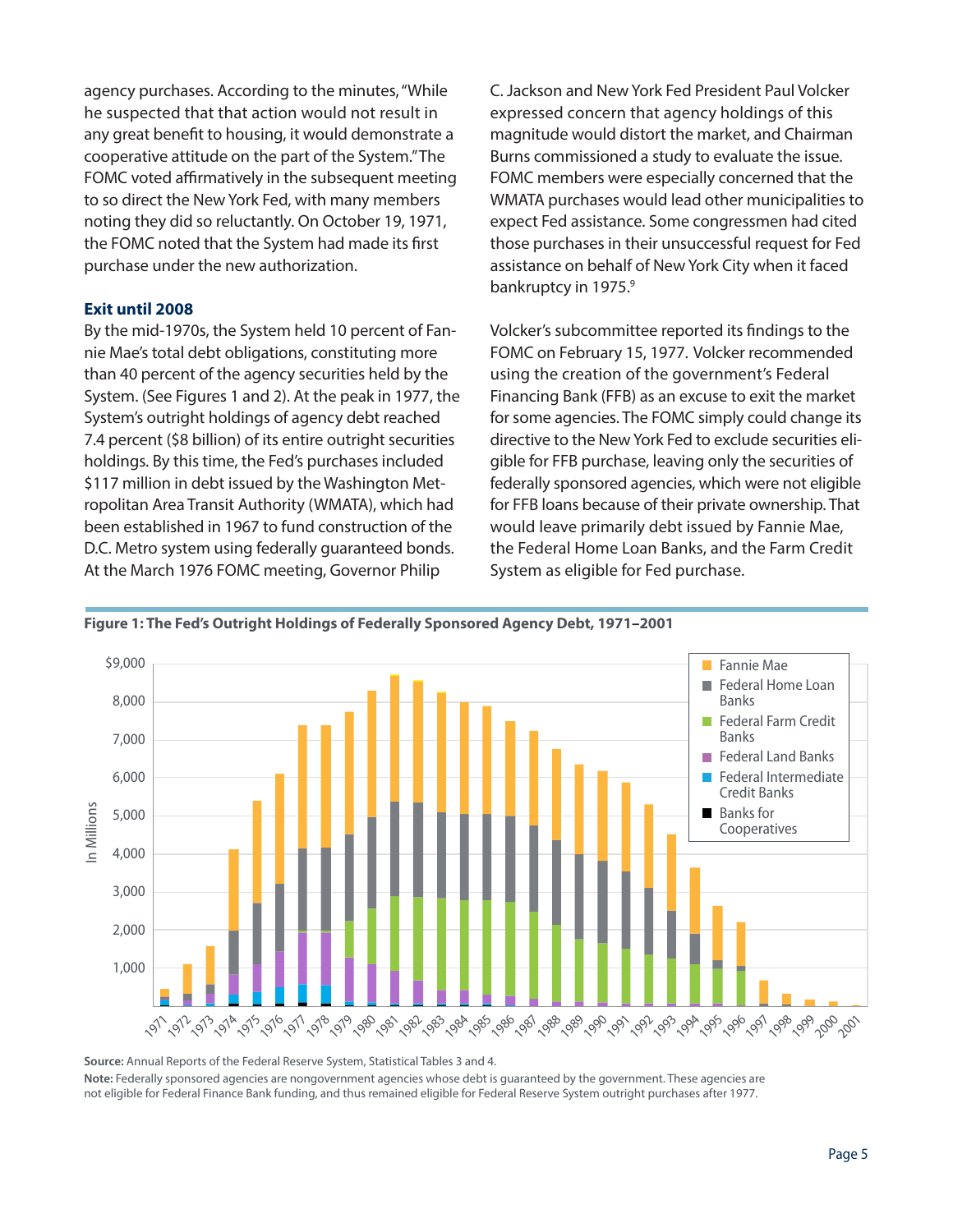The FOMC agreed on June 20, 1978, to let expiring agency debt roll off its balance sheet. In 1981, the Fed made its last purchases of federally sponsored agency debt until the 2007–09 recession.<sup>10</sup> Holdings of agency debt declined to zero in the early 2000s and remained there until mid-2008.11

On November 25, 2008, the Fed announced that it would once again purchase agency-related debt contracts through what has become known as "quantitative easing," a policy of expanding the central bank's balance sheet in order to stimulate the economy. The Fed's agency holdings as a result of this effort—which included both direct agency obligations and agencybacked MBS—easily eclipse its holdings in the 1970s. Holdings of sponsored agency debt began in late 2008 and reached a peak of roughly \$170 billion in March 2010 but had fallen to \$47 billion as of March 2014 after new purchases ceased. The Fed made its first outright purchases of MBS guaranteed by Fannie Mae, Freddie Mac, and Ginnie Mae in January 2009, and continues to expand its holdings each month. Holdings were \$1.6 trillion as of March 2014.

One difference between the purchases of the 1970s and those of the past several years is that the latter marked the first time the Fed incorporated securities other than Treasuries in active monetary policy decisions. In quantitative easing, the Fed has mixed monetary policy (expanding its balance sheet) with credit policy (allocating credit to mortgage markets).

The FOMC's guidelines for agency purchases, established in 1968, indicate that purchases "are not designed to support individual sectors of the market or to channel funds into issues of particular agencies."12 In the December 2008 FOMC meeting, the first after quantitative easing was announced, Richmond Fed President Jeffrey Lacker noted that the FOMC's guidelines seemed inconsistent with the large-scale purchases of agency debt, which the November press release stated were intended "to reduce the cost and increase the availability of credit for the purchases of houses, which in turn should support housing markets and foster improved conditions in financial markets more generally." In January 2009, the FOMC voted to suspend the guidelines indefinitely. Lacker



#### **Figure 2: The Fed's Outright Holdings of Federal Agency Debt, 1971–1994**

**Source:** Annual Reports of the Federal Reserve System, Statistical Tables 3 and 4. **Note:** Federal agencies became eligible for Federal Financing Bank funding (and thus ineligible for Federal Reserve System outright purchases) after 1977.